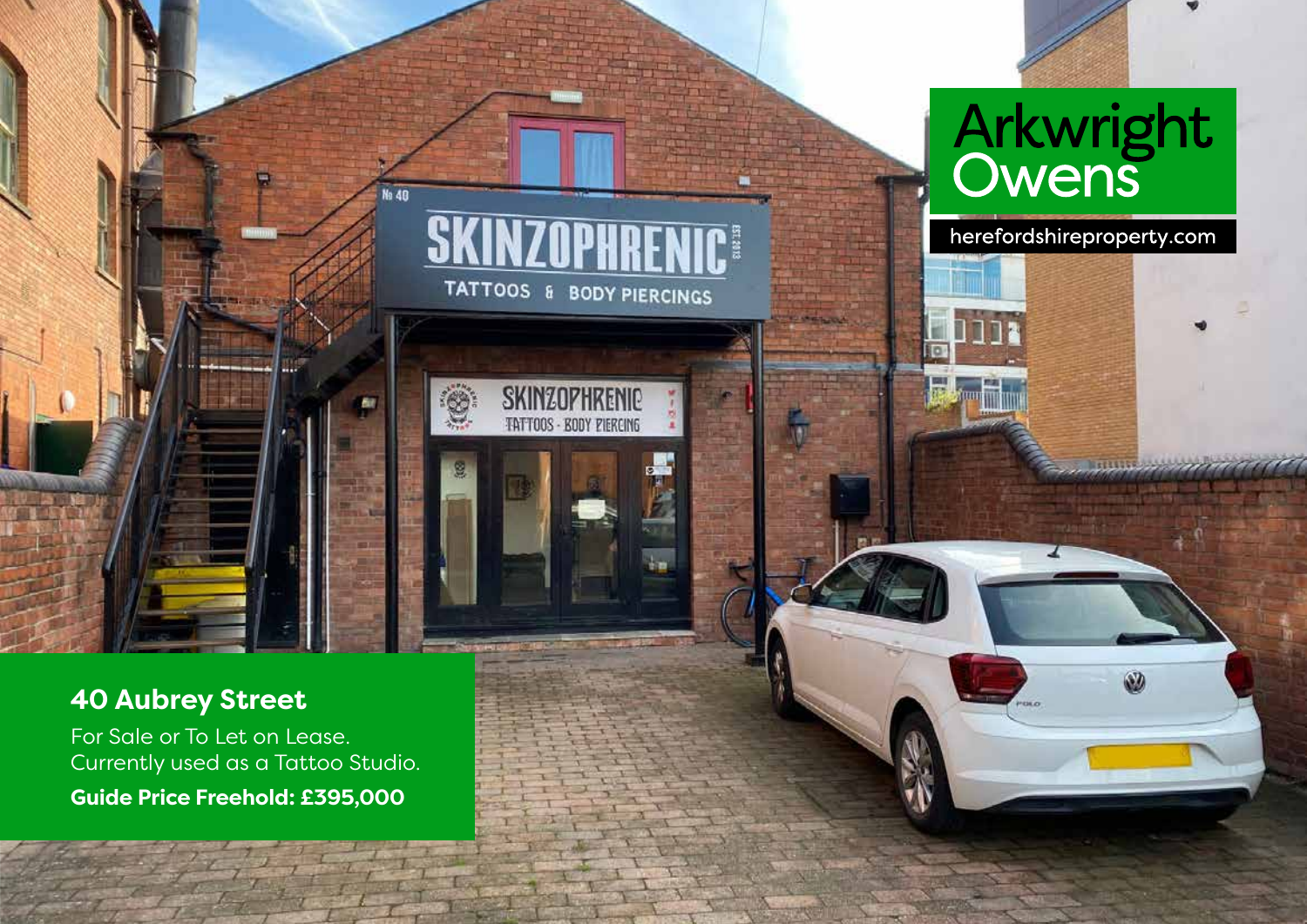### **Introduction**

40 Aubrey Street is commercial building which has been used as a photography studio, a caterer's workshop, a social club, ladies only gym and a Tattoo Studio. The property could be used as an office or small retail warehouse subject to planning change of use. At first floor there is a studio flat which is currently rented out providing an income. The building has a Fire alarm system with emergency lighting and a side fire exit. Air conditioning units by LG. The main area has a vaulted ceiling with a height of 5.18m and the reception area (below the flat) has a ceiling height of 2.37m.

### **40 Aubrey Street, Hereford Location**

Aubrey Street is close to the centre of Hereford parallel to Broad Street with access from King Street and West Street and Little Berrington Street. 40 Aubrey Street is close to several car-parks within pedestrian access to Hereford City centre.

### **Accommodation**

External width of parking area 7.19m x 7.94m part covered with external access ramp to double doors with side windows.

Reception 4.82m x 4.63m Lobby to Disabled WC 1.97m x 3.67m

Disabled WC 1.5m x 2.2m with non-slip flooring, wash hand basin, Dyson air blade, Creda wall heater.

Under mezzanine area 9.12m x 7.44m with ceiling height of 2.14m with LED spot lighting and air conditioning.

Mezzanine via metal staircase with hand rails 5.11m max x 7.5m, four pendant lights, polycarbonate roof light & air conditioner. With two private treatment rooms.





### **Parking**

There is parking in front of the building for three cars (and there is a white line painted across the frontage which is for the benefit of the 40 Aubrey Street. There are three private car-parks nearby as well as on-street car-parking.







#### **Measurements**

| Ground Floor Internal Storage 9.35 sq.m |                             |
|-----------------------------------------|-----------------------------|
| Ground Floor Accommodation 92.31 sq.m   |                             |
| Mezzanine Internal Storage 40.28 sq.m   |                             |
| Total                                   | 141.92 sq.m<br>(1527sq.fit) |

#### **Guide Price**

Freehold £395,000 for sale with vacant possession on completion. The property is available to let on lease for £32,500 per year exclusive.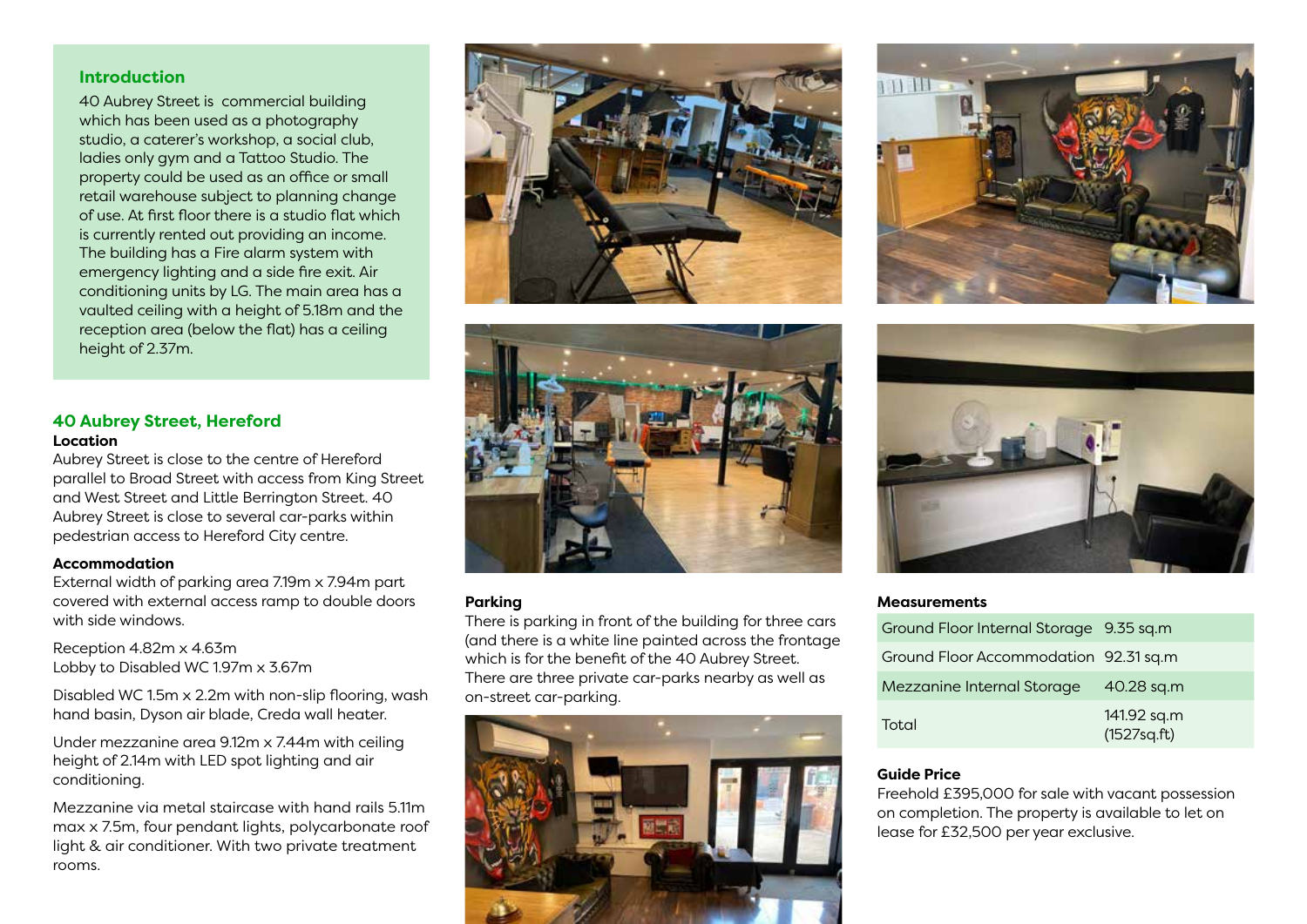







### **Studio Flat Accommodation**

Accessed via external stairs to a west facing balcony, pair of wooden part glazed doors into an open plan kitchen dining sitting room with a bedroom and a shower room and wc. The studio is let on an assured shorthold tenancy, vacant possession can be obtained.